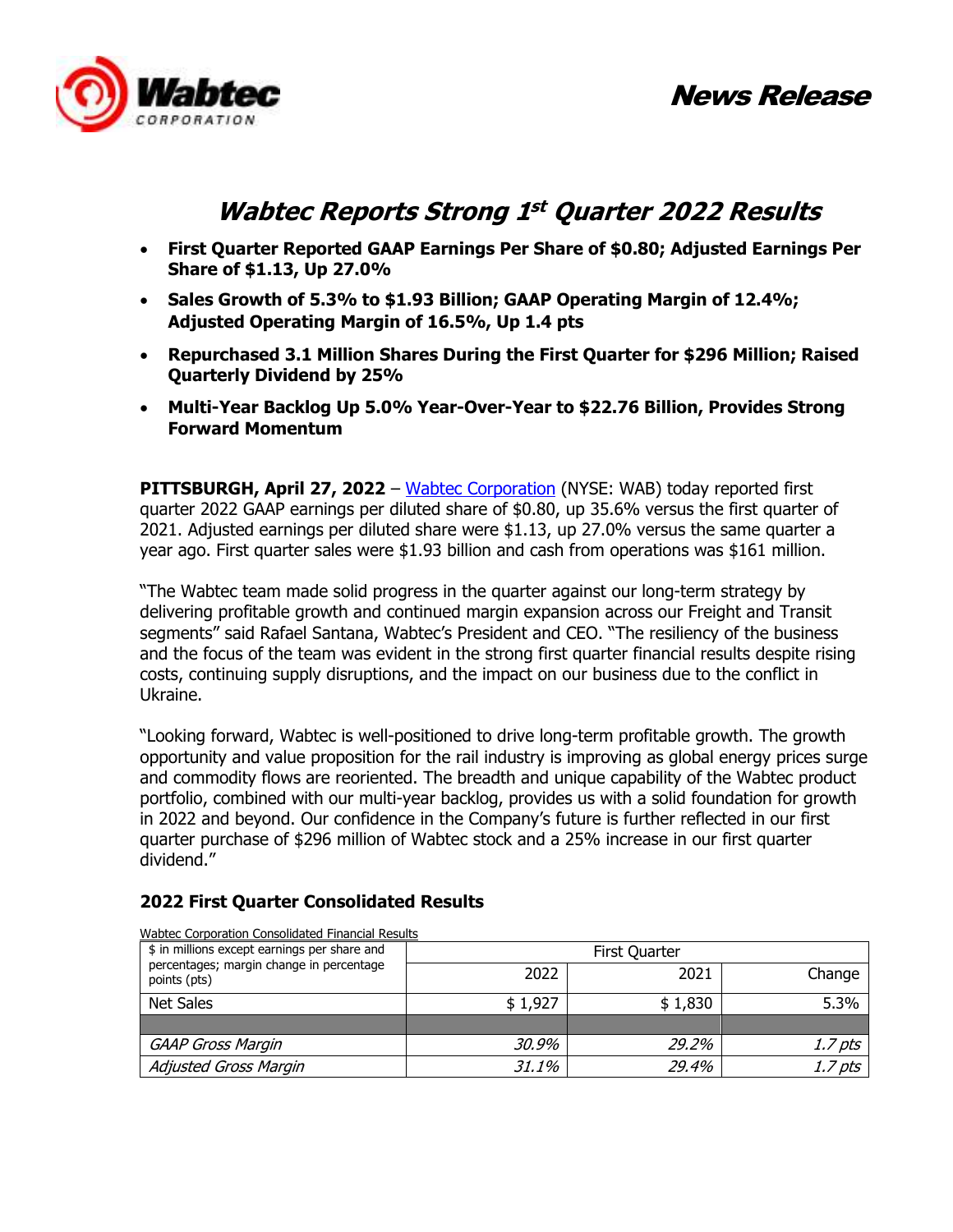



| <b>GAAP Operating Margin</b>          | 12.4%  | 10.5%  | 1.9 pts   |
|---------------------------------------|--------|--------|-----------|
| <b>Adjusted Operating Margin</b>      | 16.5%  | 15.1%  | $1.4$ pts |
|                                       |        |        |           |
| <b>GAAP Diluted EPS</b>               | \$0.80 | \$0.59 | 35.6%     |
| <b>Adjusted Diluted EPS</b>           | \$1.13 | \$0.89 | 27.0%     |
|                                       |        |        |           |
| Cash Flow from Operations             | \$161  | \$292  | (44.9%)   |
| <b>Operating Cash Flow Conversion</b> | 59%    | 124%   |           |
|                                       |        |        |           |

- Sales increased compared to the year-ago quarter driven by higher Freight segment sales, partially offset by lower Transit segment sales which were adversely impacted by foreign currency exchange.
- Both GAAP and adjusted operating margin increased from last year as a result of higher sales, increased pricing, improved mix and strong productivity, partially offset by \$45 to \$50 million in escalating costs associated with metals, transportation and labor.
- GAAP and adjusted EPS increased from the year-ago quarter primarily due to higher sales and increased operating margins. GAAP EPS further benefited from a favorable effective tax rate, along with lower restructuring and transaction costs.

### **2022 First Quarter Freight Segment Results**

| Net sales \$ in millions; margin  | First Quarter |              |             |  |  |  |  |  |
|-----------------------------------|---------------|--------------|-------------|--|--|--|--|--|
| change in percentage points (pts) | 2022          | 2021         | Change      |  |  |  |  |  |
| Net Sales                         | \$1,322       | \$1,183      | 11.7%       |  |  |  |  |  |
| <b>GAAP Gross Margin</b>          | 32.1%         | 30.1%        | $2.0$ $pts$ |  |  |  |  |  |
| <b>Adjusted Gross Margin</b>      | 32.2%         | <i>30.2%</i> | 2.0 pts     |  |  |  |  |  |
| <b>GAAP Operating Margin</b>      | 14.3%         | 12.0%        | $2.3$ pts   |  |  |  |  |  |
| Adjusted Operating Margin         | 19.6%         | 18.1%        | 1.5 pts     |  |  |  |  |  |

Wabtec Corporation Freight Segment Financial Results

- Freight segment sales for the first quarter were driven by demand for Services, Components and Equipment, along with the acquisition of Nordco.
- Both GAAP and adjusted operating margin benefited from higher sales, favorable mix/price and operational efficiencies, partially offset by higher costs. GAAP operating margin also improved year-over-year as a result of lower restructuring and transaction costs.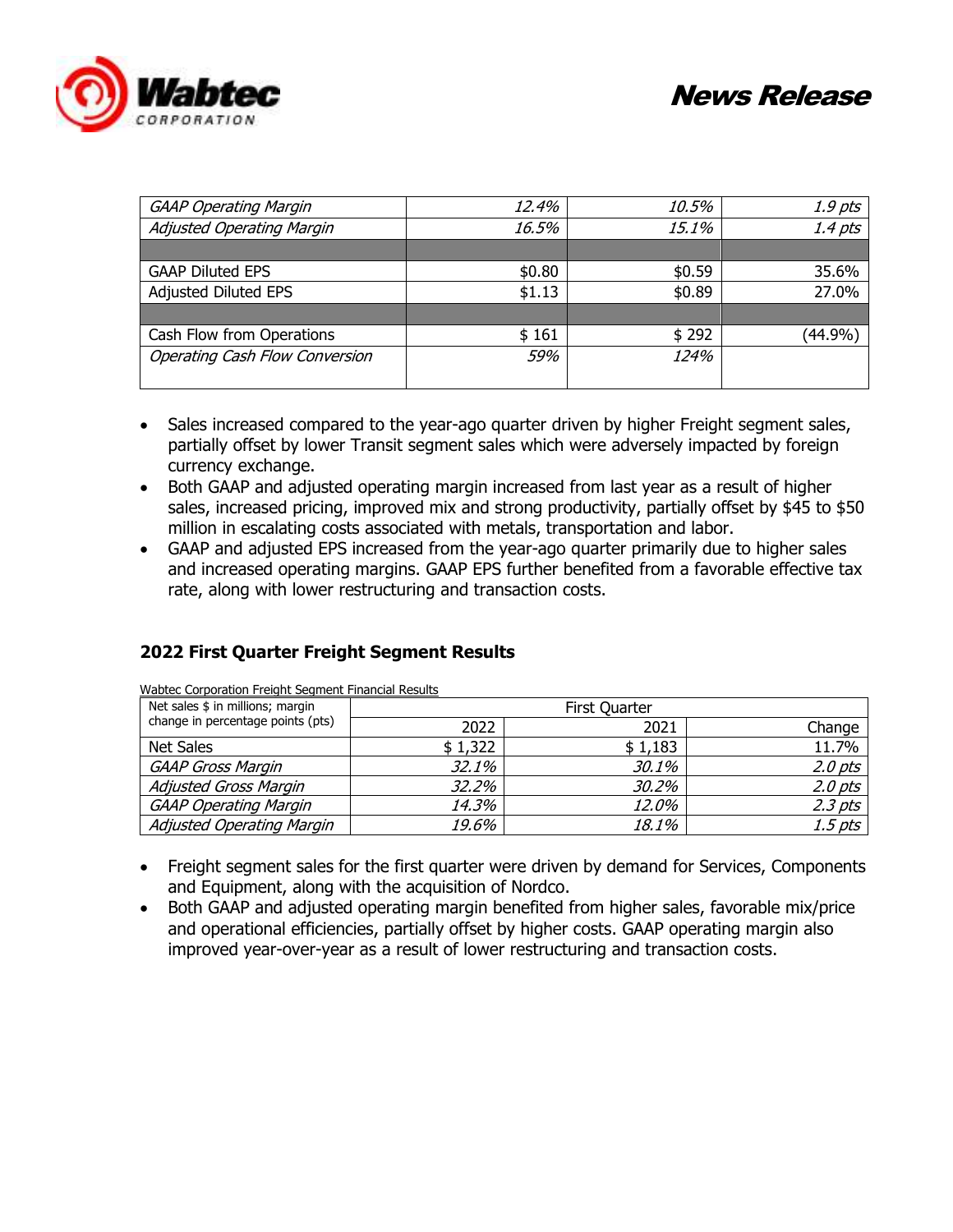

## **2022 First Quarter Transit Segment Results**

Wabtec Corporation Transit Segment Financial Results

| Net sales \$ in millions; margin  |       | <b>First Quarter</b> |             |
|-----------------------------------|-------|----------------------|-------------|
| change in percentage points (pts) | 2022  | 2021                 | Change      |
| Net Sales                         | \$605 | \$647                | $(6.5\%)$   |
| <b>GAAP Gross Margin</b>          | 28.2% | 27.5%                | $0.7$ pts   |
| <b>Adjusted Gross Margin</b>      | 28.7% | 27.9%                | $0.8$ $pts$ |
| <b>GAAP Operating Margin</b>      | 10.7% | 10.8%                | (0.1 pts)   |
| Adjusted Operating Margin         | 12.3% | 12.2%                | 0.1 pts     |

- Transit segment sales for the first quarter were down versus last year due to unfavorable foreign currency exchange, supply chain issues and COVID-related disruptions.
- GAAP and adjusted operating margins were approximately flat versus last year with higher pricing being largely offset by higher input costs.

### **Backlog**

Wabtec Corporation Consolidated Backlog Comparison

| Backlog \$ in millions |                           | March 31, |        |  |  |  |  |  |  |  |  |
|------------------------|---------------------------|-----------|--------|--|--|--|--|--|--|--|--|
|                        | 2022                      | 2021      | Change |  |  |  |  |  |  |  |  |
| 12-Month Backlog       | \$6,631                   | \$5,706   | 16.2%  |  |  |  |  |  |  |  |  |
| <b>Total Backlog</b>   | <sup>2</sup> 2,759<br>74. | \$21,672  | 5.0%   |  |  |  |  |  |  |  |  |

At March 31, 2022 the multi-year backlog was \$1.09 billion higher than March 31, 2021 due primarily from increased orders for Equipment, Services and Digital Electronics.

#### **Cash Flow and Liquidity Summary**

- During the first quarter, the Company generated cash from operations of \$161 million versus \$292 million in the year ago period due primarily to proactive building of inventory ahead of higher volumes and supply chain disruptions.
- At the end of the quarter, the Company had cash and cash equivalents of \$488 million and total debt of \$4.24 billion. At March 31, 2022 the Company's total available liquidity was \$1.50 billion, which includes cash and cash equivalents plus \$1.01 billion available under current credit facilities.
- During the first quarter, the Company repurchased \$296 million of shares and raised the regular quarterly common dividend by 25%.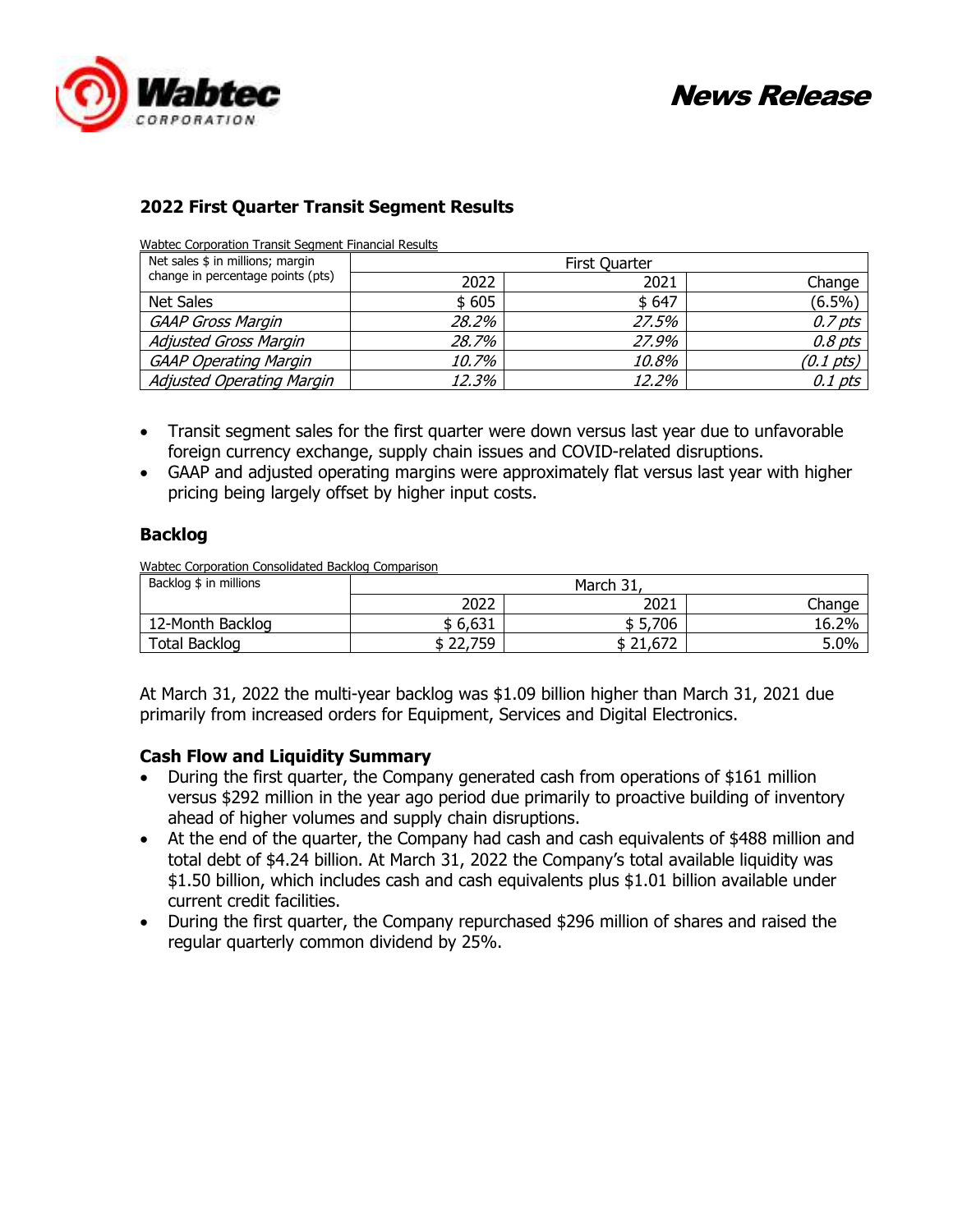

News Release

### **2022 Financial Guidance**

- Wabtec's 2022 financial guidance continues to be with sales expected to be in a range of \$8.30 billion to \$8.60 billion and adjusted earnings per diluted share to be in a range of \$4.65 to \$5.05.
- For full year 2022, Wabtec expects strong cash flow generation with operating cash flow conversion of greater than 90 percent.
- The Company is not presenting a quantitative reconciliation of our forecasted GAAP earnings per diluted share to forecasted adjusted earnings per diluted share as we are unable to predict with reasonable certainty and without unreasonable effort the impact and timing of restructuring-related and other charges, including acquisition-related expenses and the outcome of certain regulatory, legal and tax matters. The financial impact of these items is uncertain and is dependent on various factors, including timing, and could be material to our Consolidated Statements of Earnings.

### **Conference Call Information**

Wabtec will host a call with analysts and investors at 8:30 a.m., ET, today. To listen via webcast, go to Wabtec's new website at www.WabtecCorp.com and click on "Events & Presentations" in the "Investor Relations" section. Also, an audio replay of the call will be available by calling 1-877-344-7529 or 1-412-317-0088 (access code: 8527520).

#### **About Wabtec Corporation**

Wabtec Corporation (NYSE: WAB) is focused on creating transportation solutions that move and improve the world. The Company is a leading global provider of equipment, systems, digital solutions and value-added services for the freight and transit rail industries, as well as the mining, marine and industrial markets. Wabtec has been a leader in the rail industry for over 150 years and has a vision to achieve a zero-emission rail system in the U.S. and worldwide. Visit Wabtec's website at: www.WabtecCorp.com

### **Information about non-GAAP Financial Information and Forward-Looking Statements**

Wabtec's earnings release and 2022 financial guidance mentions certain non-GAAP financial performance measures, including adjusted gross profit, adjusted operating expenses, adjusted operating margin, EBITDA, adjusted EBITDA, adjusted effective tax rate, adjusted income tax expense, adjusted income from operations, adjusted interest and other expense adjusted earnings per diluted share and operating cash flow conversion. Wabtec defines EBITDA as earnings before interest, taxes, depreciation and amortization. Wabtec defines operating cash flow conversion as net cash provided by operating activities divided by net income plus depreciation and amortization including deferred debt cost amortization. While Wabtec believes these are useful supplemental measures for investors, they are not presented in accordance with GAAP. Investors should not consider non-GAAP measures in isolation or as a substitute for net income, cash flows from operations, or any other items calculated in accordance with GAAP. In addition, the non-GAAP financial measures included in this release have inherent material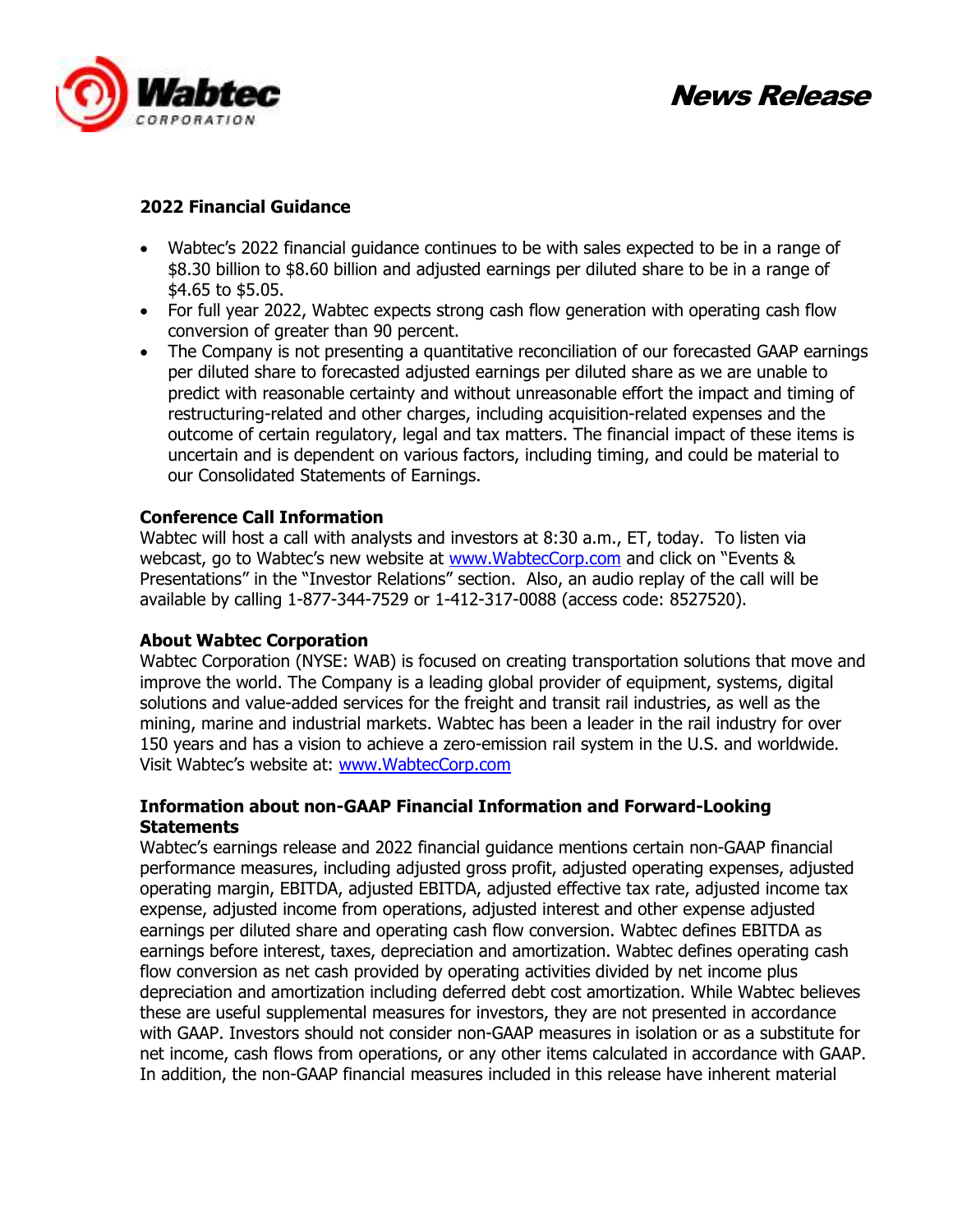



limitations as performance measures because they add back certain expenses incurred by the Company to GAAP financial measures, resulting in those expenses not being taken into account in the applicable non-GAAP financial measure. Because not all companies use identical calculations, Wabtec's presentation of non-GAAP financial measures may not be comparable to other similarly titled measures of other companies. Included in this release are reconciliation tables that provide details about how adjusted results relate to GAAP results.

This communication contains "forward-looking" statements as that term is defined in Section 27A of the Securities Act of 1933, as amended, and Section 21E of the Securities Exchange Act of 1934, as amended by the Private Securities Litigation Reform Act of 1995, including statements regarding the impact of acquisitions by Wabtec, including the acquisition of GE Transportation (the "GE Transportation merger") and Nordco, statements regarding Wabtec's expectations about future sales and earnings, and statements about the impact of evolving global conditions on Wabtec's business. All statements, other than historical facts, including statements regarding synergies and other expected benefits from acquisitions; statements regarding Wabtec's plans, objectives, expectations and intentions; and statements regarding macro-economic conditions and evolving production and demand conditions; and any assumptions underlying any of the foregoing, are forward-looking statements. Forward-looking statements concern future circumstances and results and other statements that are not historical facts and are sometimes identified by the words "may," "will," "should," "potential," "intend," "expect," "endeavor," "seek," "anticipate," "estimate," "overestimate," "underestimate," "believe," "could," "project," "predict," "continue," "target" or other similar words or expressions. Forward-looking statements are based upon current plans, estimates and expectations that are subject to risks, uncertainties and assumptions. Should one or more of these risks or uncertainties materialize, or should underlying assumptions prove incorrect, actual results may vary materially from those indicated or anticipated by such forward-looking statements. The inclusion of such statements should not be regarded as a representation that such plans, estimates or expectations will be achieved. Important factors that could cause actual results to differ materially from such plans, estimates or expectations include, among others, (1) unexpected costs, charges or expenses resulting from acquisitions, including the GE Transportation merger; (2) uncertainty of Wabtec's expected financial performance; (3) failure to realize the anticipated benefits of acquisitions, including the GE Transportation merger, including as a result of integrating acquired targets into Wabtec; (4) Wabtec's ability to implement its business strategy; (5) difficulties and delays in achieving revenue and cost synergies; (6) inability to retain and hire key personnel; (7) evolving legal, regulatory and tax regimes; (8) changes in general economic and/or industry specific conditions, including the impacts of tax and tariff programs, supply chain disruptions, industry consolidation and changes in the financial condition or operating strategies of our customers; (9) changes in the expected timing of projects; (10) a decrease in freight or passenger rail traffic; (11) an increase in manufacturing costs; (12) actions by third parties, including government agencies; (13) the severity and duration of the evolving COVID-19 pandemic and the resulting impact on the global economy and, in particular, our customers, suppliers and end-markets, (14) the imposition of economic sanctions on Russia resulting from the invasion of Ukraine could lead to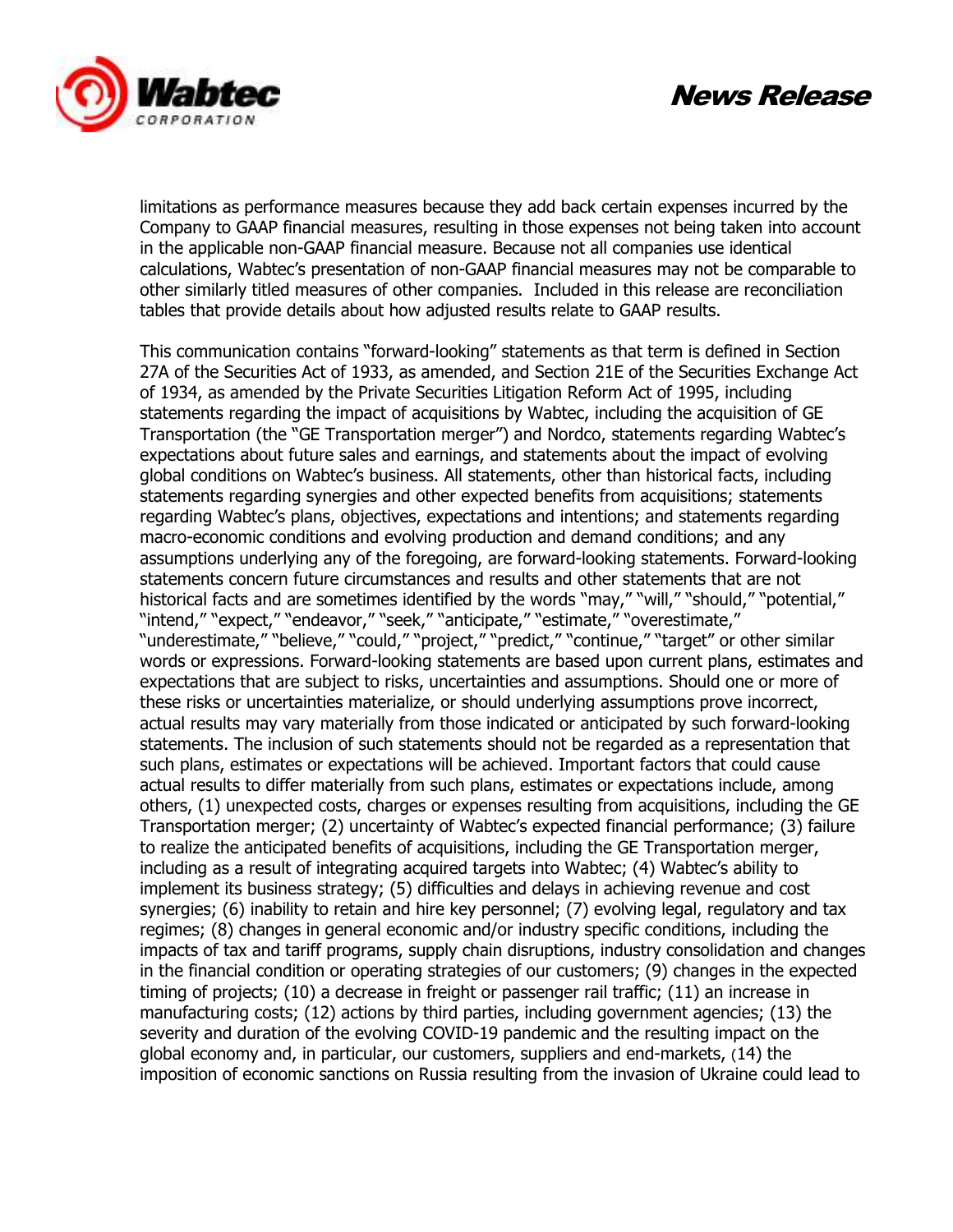



disruption, instability, and volatility in global markets and negatively impact our operations and financial performance; and (15) other risk factors as detailed from time to time in Wabtec's reports filed with the SEC, including Wabtec's annual report on Form 10-K, periodic quarterly reports on Form 10-Q, periodic current reports on Form 8-K and other documents filed with the SEC. The foregoing list of important factors is not exclusive. Any forward-looking statements speak only as of the date of this communication. Wabtec does not undertake any obligation to update any forward-looking statements, whether as a result of new information or development, future events or otherwise, except as required by law. Readers are cautioned not to place undue reliance on any of these forward-looking statements.

**Wabtec Investor Contact**  Kristine Kubacki, CFA / Kristine.Kubacki@wabtec.com / 412-450-2033

**Wabtec Media Contact**

Deia Campanelli / Deia.Campanelli@wabtec.com / 773-297-0482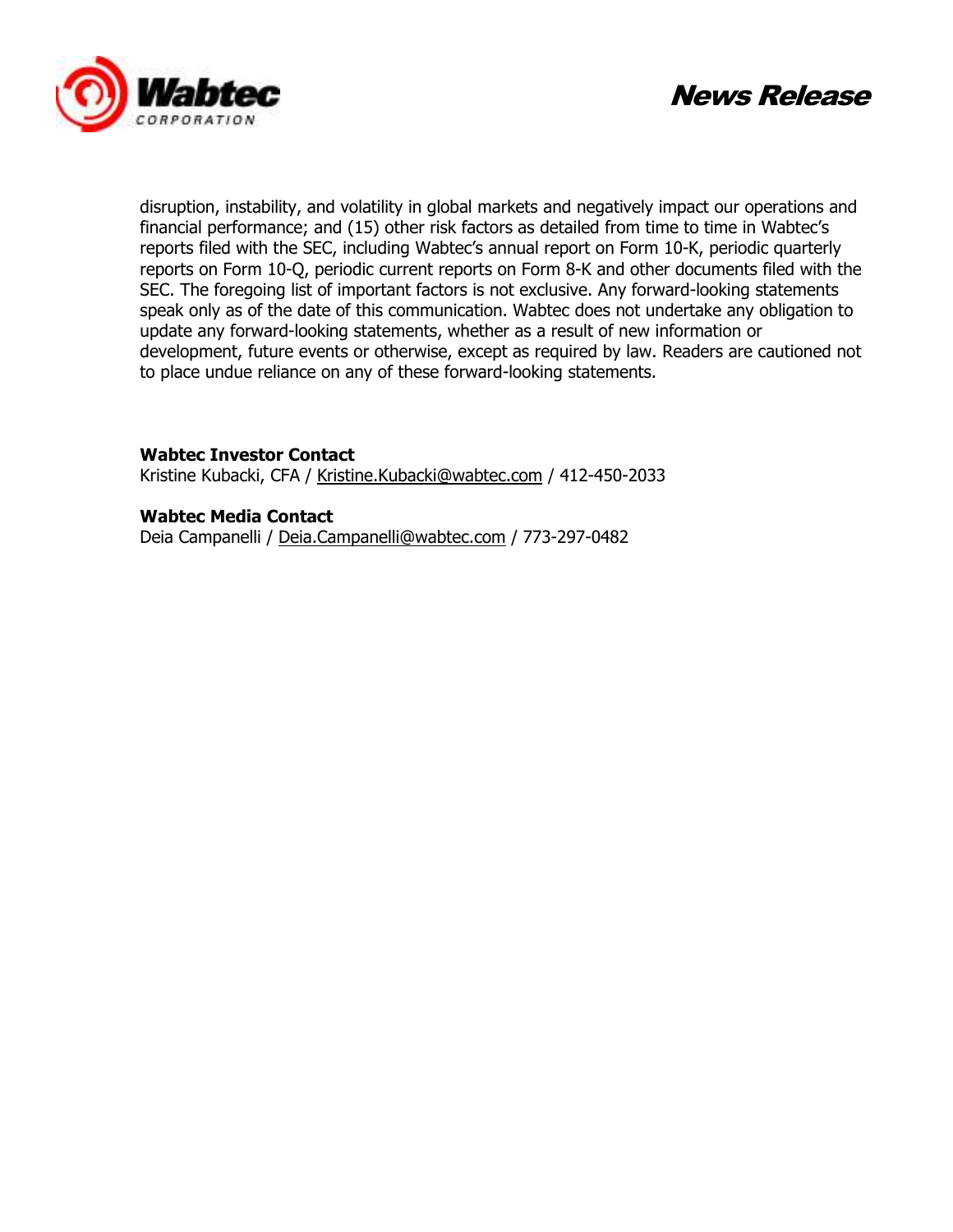#### **WESTINGHOUSE AIR BRAKE TECHNOLOGIES CORPORATION CONDENSED CONSOLIDATED STATEMENTS OF INCOME FOR THE THREE MONTHS ENDED MARCH 31, 2022 AND 2021 (AMOUNTS IN MILLIONS EXCEPT PER SHARE DATA) (UNAUDITED)**

|                                                                             | <b>Three Months Ended</b><br>March 31, |                   |    |                       |  |  |  |  |
|-----------------------------------------------------------------------------|----------------------------------------|-------------------|----|-----------------------|--|--|--|--|
|                                                                             |                                        | 2022              |    | 2021                  |  |  |  |  |
| Net sales<br>Cost of sales                                                  | \$                                     | 1,927<br>(1, 332) | \$ | 1,830<br>(1, 296)     |  |  |  |  |
| Gross profit<br>Gross profit as a % of Net Sales                            |                                        | 595<br>30.9%      |    | 534<br>29.2%          |  |  |  |  |
| Selling, general and administrative expenses<br><b>Engineering expenses</b> |                                        | (238)<br>(45)     |    | (234)<br>(38)         |  |  |  |  |
| Amortization expense                                                        |                                        | (73)              |    | (70)                  |  |  |  |  |
| Total operating expenses<br>Operating expenses as a % of Net Sales          |                                        | (356)<br>18.4%    |    | (342)<br>18.7%        |  |  |  |  |
| Income from operations<br>Income from operations as a % of Net Sales        |                                        | 239<br>12.4%      |    | 192<br>10.5%          |  |  |  |  |
| Interest expense, net<br>Other income, net<br>Income before income taxes    |                                        | (43)<br>4<br>200  |    | (48)<br>14<br>158     |  |  |  |  |
| Income tax expense<br>Effective tax rate                                    |                                        | (50)<br>25.1%     |    | (43)<br>27.5%         |  |  |  |  |
| Net income                                                                  |                                        | 150               |    | 115                   |  |  |  |  |
| Less: Net income attributable to noncontrolling interest                    |                                        | (1)               |    | (3)                   |  |  |  |  |
| Net income attributable to Wabtec shareholders                              | \$                                     | 149               |    | 112                   |  |  |  |  |
| <b>Earnings Per Common Share</b><br><b>Basic</b>                            |                                        |                   |    |                       |  |  |  |  |
| Net income attributable to Wabtec shareholders                              | S                                      | 0.80              | \$ | 0.59                  |  |  |  |  |
| <b>Diluted</b>                                                              |                                        |                   |    |                       |  |  |  |  |
| Net income attributable to Wabtec shareholders                              |                                        | 0.80              | \$ | 0.59                  |  |  |  |  |
| Basic<br><b>Diluted</b>                                                     |                                        | 184.5<br>185.0    |    | <u>188.5</u><br>188.9 |  |  |  |  |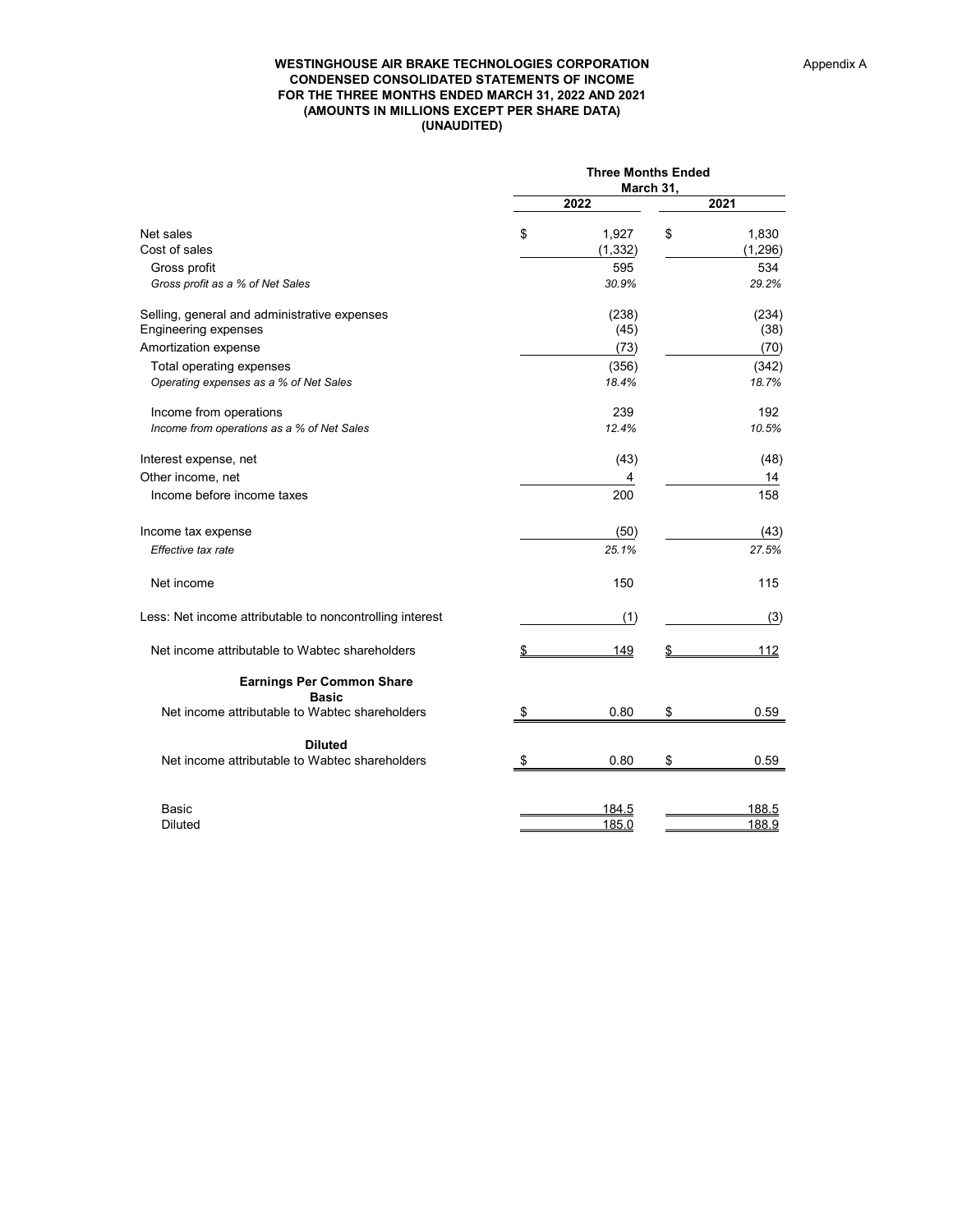#### **WESTINGHOUSE AIR BRAKE TECHNOLOGIES CORPORATION CONDENSED CONSOLIDATED STATEMENTS OF INCOME FOR THE THREE MONTHS ENDED MARCH 31, 2022 AND 2021 (AMOUNTS IN MILLIONS EXCEPT PER SHARE DATA) (UNAUDITED)**

|                                                            | <b>Three Months Ended</b><br>March 31, |                   |                |
|------------------------------------------------------------|----------------------------------------|-------------------|----------------|
|                                                            | 2022                                   | 2021              |                |
| <b>Segment Information</b>                                 |                                        |                   |                |
| <b>Freight Net Sales</b>                                   | \$<br>1,322                            | \$<br>1,183       |                |
| Freight Income from Operations                             | \$<br>189                              | \$<br>142         |                |
| Freight Operating Margin                                   | 14.3%                                  | 12.0%             |                |
| <b>Transit Net Sales</b>                                   | \$<br>605                              | \$<br>647         |                |
| <b>Transit Income from Operations</b>                      | \$<br>65                               | \$<br>70          |                |
| <b>Transit Operating Margin</b>                            | 10.7%                                  | 10.8%             |                |
| Backlog Information (Note: 12-month is a sub-set of total) | March 31, 2022                         | December 31, 2021 | March 31, 2021 |
| <b>Freight Total</b>                                       | \$<br>19,024                           | \$<br>18,502      | \$<br>18,006   |
| <b>Transit Total</b>                                       | 3,735                                  | 3,667             | 3,666          |
| <b>Wabtec Total</b>                                        | 22,759                                 | \$<br>22,169      | 21,672         |
| Freight 12-Month                                           | \$<br>4,812                            | \$<br>4,520       | \$<br>3,910    |
| Transit 12-Month                                           | 1,819                                  | 1,748             | 1,796          |
| Wabtec 12-Month                                            | 6,631                                  | 6,268             | 5,706          |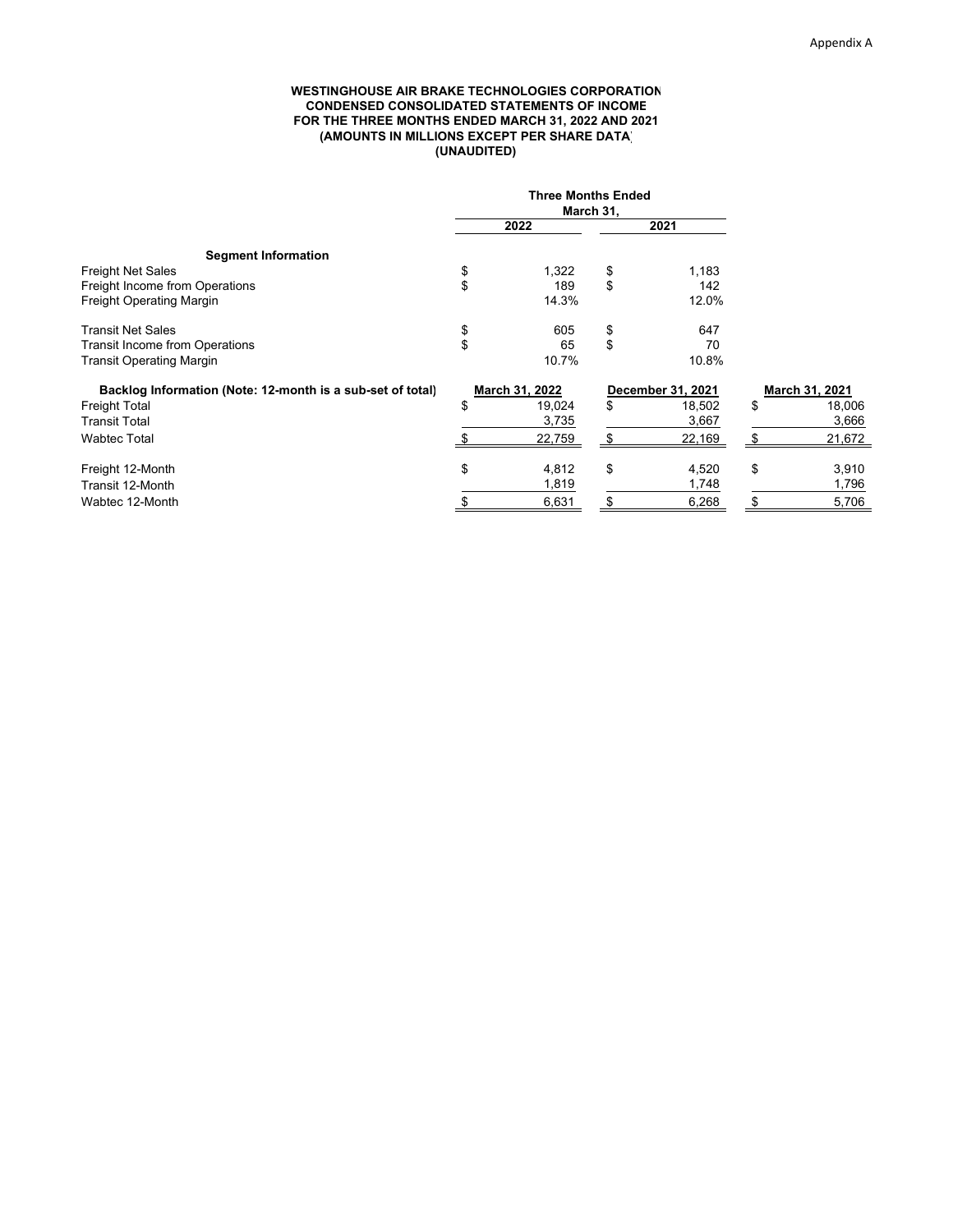#### **WESTINGHOUSE AIR BRAKE TECHNOLOGIES CORPORATION CONDENSED CONSOLIDATED BALANCE SHEETS (UNAUDITED)**

|                                                   | March 31, 2022 | December 31, 2021 |
|---------------------------------------------------|----------------|-------------------|
| In millions                                       |                |                   |
| Cash and cash equivalents<br>\$                   | 488            | \$<br>473         |
| Receivables, net                                  | 1,382          | 1,477             |
| Inventories                                       | 1,828          | 1,689             |
| Other current assets                              | 213            | 193               |
| <b>Total current assets</b>                       | 3,911          | 3,832             |
| Property, plant and equipment, net                | 1,468          | 1,497             |
| Goodwill                                          | 8,567          | 8,587             |
| Other intangible assets, net                      | 3,632          | 3,705             |
| Other noncurrent assets                           | 860            | 833               |
| <b>Total assets</b>                               | 18,438         | 18,454<br>\$      |
| <b>Current liabilities</b><br>\$                  | 2,880          | \$<br>2,910       |
| Long-term debt                                    | 4,225          | 4,056             |
| Long-term liabilities - other                     | 1,245          | 1,249             |
| <b>Total liabilities</b>                          | 8,350          | 8,215             |
| Shareholders' equity                              | 10,049         | 10,201            |
| Noncontrolling interest                           | 39             | 38                |
| <b>Total shareholders' equity</b>                 | 10,088         | 10,239            |
| <b>Total Liabilities and Shareholders' Equity</b> | 18,438         | 18,454<br>S       |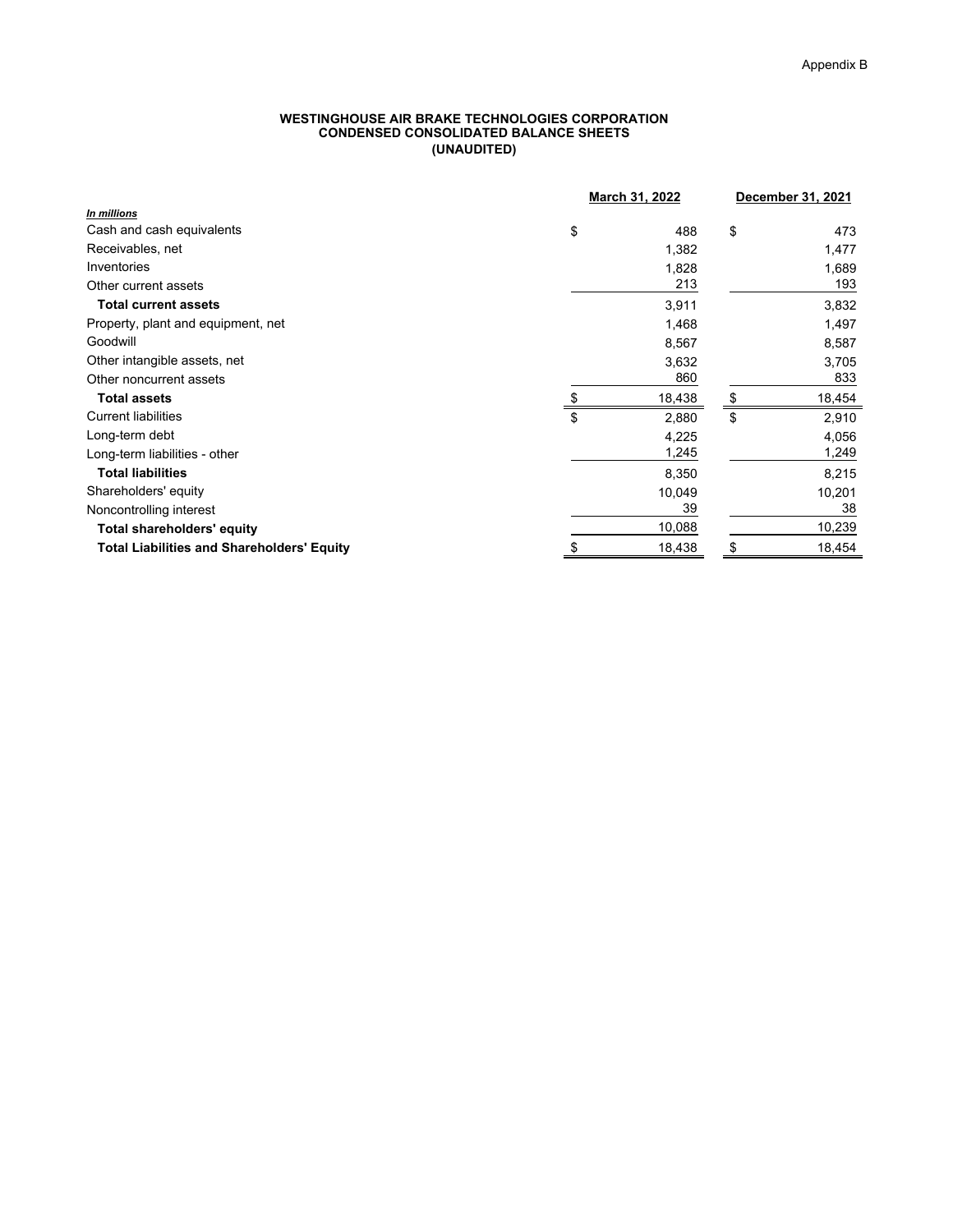#### **WESTINGHOUSE AIR BRAKE TECHNOLOGIES CORPORATION CONDENSED CONSOLIDATED STATEMENTS OF CASH FLOWS (UNAUDITED)**

|                                                      | 2022      | Three Months Ended March 31,<br>2021 |       |  |  |
|------------------------------------------------------|-----------|--------------------------------------|-------|--|--|
| In millions                                          |           |                                      |       |  |  |
| Operating activities                                 |           |                                      |       |  |  |
| Net income                                           | \$<br>150 | \$                                   | 115   |  |  |
| Non-cash expense                                     | 122       |                                      | 116   |  |  |
| Receivables                                          | 93        |                                      | 9     |  |  |
| Inventories                                          | (137)     |                                      | (11)  |  |  |
| <b>Accounts Payable</b>                              | 48        |                                      | 47    |  |  |
| Other assets and liabilities                         | (115)     |                                      | 16    |  |  |
| Net cash provided by operating activities            | 161       |                                      | 292   |  |  |
| Net cash used for investing activities               | (18)      |                                      | (422) |  |  |
| Net cash (used for) provided by financing activities | (133)     |                                      | 8     |  |  |
| Effect of changes in currency exchange rates         | 5         |                                      |       |  |  |
| Increase (decrease) in cash                          | 15        |                                      | (115) |  |  |
| Cash and cash equivalents, beginning of period       | 473       |                                      | 599   |  |  |
| Cash and cash equivalents, end of period             | \$<br>488 | \$                                   | 484   |  |  |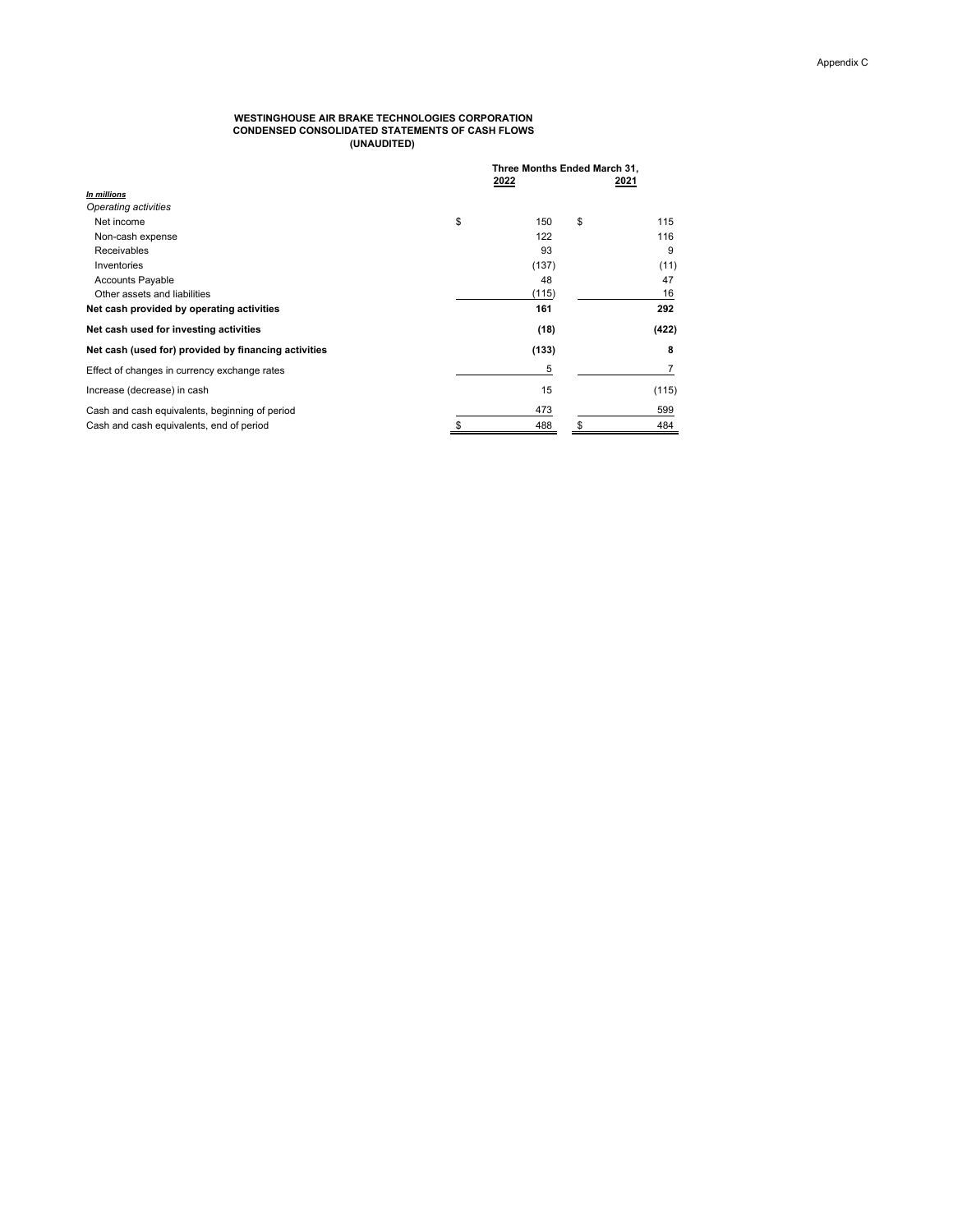Set forth below is the calculation of the non-GAAP performance measures included in this press release. We believe that these measures provide useful supplemental information to assess our operating performance and to evaluate period-to-period comparisons. Non-GAAP financial measures should be viewed in addition to, and not as an alternative for, Wabtec's reported results prepared in accordance with GAAP.

| Reconciliation of Reported Results to Adjusted Results<br>(in millions) |    |                          |   |                          |   |                              |                                  |    | <b>First Quarter 2022 Actual Results</b> |            |                   |                            |                             |            |
|-------------------------------------------------------------------------|----|--------------------------|---|--------------------------|---|------------------------------|----------------------------------|----|------------------------------------------|------------|-------------------|----------------------------|-----------------------------|------------|
|                                                                         |    | <b>Net Sales</b>         |   | <b>Gross</b><br>Profit   |   | Operating<br><b>Expenses</b> | Income from<br><b>Operations</b> |    | Interest &<br><b>Other Exp</b>           | <u>Tax</u> | <b>Net Income</b> | Noncontrolling<br>Interest | Wabtec<br><b>Net Income</b> | <b>EPS</b> |
| <b>Reported Results</b>                                                 | s. | 1,927                    | s | 595                      | S | (356)                        | \$<br>239                        | s. | (39)                                     | \$<br>(50) | \$<br>150         | \$<br>(1)                  | \$<br>149                   | \$<br>0.80 |
| Restructuring & Transaction costs                                       |    | $\overline{\phantom{a}}$ |   | 5                        |   | 2                            |                                  |    | $\overline{\phantom{0}}$                 | (2)        | 5                 | $\overline{\phantom{a}}$   | 5                           | 0.03       |
| Non-cash Amortization expense                                           |    | ۰                        |   | $\overline{\phantom{a}}$ |   | 73                           | 73                               |    | $\sim$                                   | (18)       | 55                | $\overline{\phantom{a}}$   | 55                          | 0.30       |
| <b>Adjusted Results</b>                                                 |    | 1,927                    |   | 600                      |   | (281)                        | 319                              |    | (39)                                     | (70)       | 210               | (1)                        | 209                         | 1.13       |
| <b>Fully Diluted Shares Outstanding</b>                                 |    |                          |   |                          |   |                              |                                  |    |                                          |            |                   |                            |                             | 185.0      |
|                                                                         |    |                          |   |                          |   |                              |                                  |    |                                          |            |                   |                            |                             |            |

| (in millions)                           |    | Reconciliation of Reported Results to Adjusted Results<br><b>Gross</b><br><b>Net Sales</b><br>Profit |   | Operating<br>Income from<br><b>Operations</b><br><b>Expenses</b> |       |    | <b>First Quarter 2021 Actual Results</b><br>Interest &<br><u>Tax</u><br><b>Other Exp</b> |   |                          | <b>Net Income</b> | Noncontrolling<br>Interest |    | Wabtec<br><b>Net Income</b> |    |                          | <b>EPS</b> |     |      |        |
|-----------------------------------------|----|------------------------------------------------------------------------------------------------------|---|------------------------------------------------------------------|-------|----|------------------------------------------------------------------------------------------|---|--------------------------|-------------------|----------------------------|----|-----------------------------|----|--------------------------|------------|-----|------|--------|
| <b>Reported Results</b>                 | S. | .,830                                                                                                | ъ | 534                                                              | (342) | s. | 192                                                                                      | 5 | (34)                     | S                 | (43)                       | S. | 115                         | \$ | (3)                      | \$         | 112 | эħ.  | 0.59   |
| Restructuring & Transaction costs       |    | ۰                                                                                                    |   | 4                                                                | 11    |    | 15                                                                                       |   | $\overline{\phantom{0}}$ |                   | (4)                        |    | 11                          |    | $\overline{\phantom{a}}$ |            | 11  |      | 0.06   |
| Non-cash Amortization expense           |    |                                                                                                      |   | $\overline{\phantom{a}}$                                         | 70    |    | 70                                                                                       |   | $\overline{\phantom{a}}$ |                   | (19)                       |    | 51                          |    | $\overline{\phantom{a}}$ |            | 51  |      | 0.27   |
| Foreign Exchange Gain                   |    |                                                                                                      |   |                                                                  |       |    |                                                                                          |   | (9)                      |                   | 3                          |    | (6)                         |    |                          |            | (6) | - 30 | (0.03) |
| <b>Adjusted Results</b>                 |    | 830,ا                                                                                                |   | 538                                                              | (261) |    | 277                                                                                      |   | (43)                     |                   | (63)                       |    | 171                         |    | (3)                      |            | 168 |      | 0.89   |
| <b>Fully Diluted Shares Outstanding</b> |    |                                                                                                      |   |                                                                  |       |    |                                                                                          |   |                          |                   |                            |    |                             |    |                          |            |     |      | 188.9  |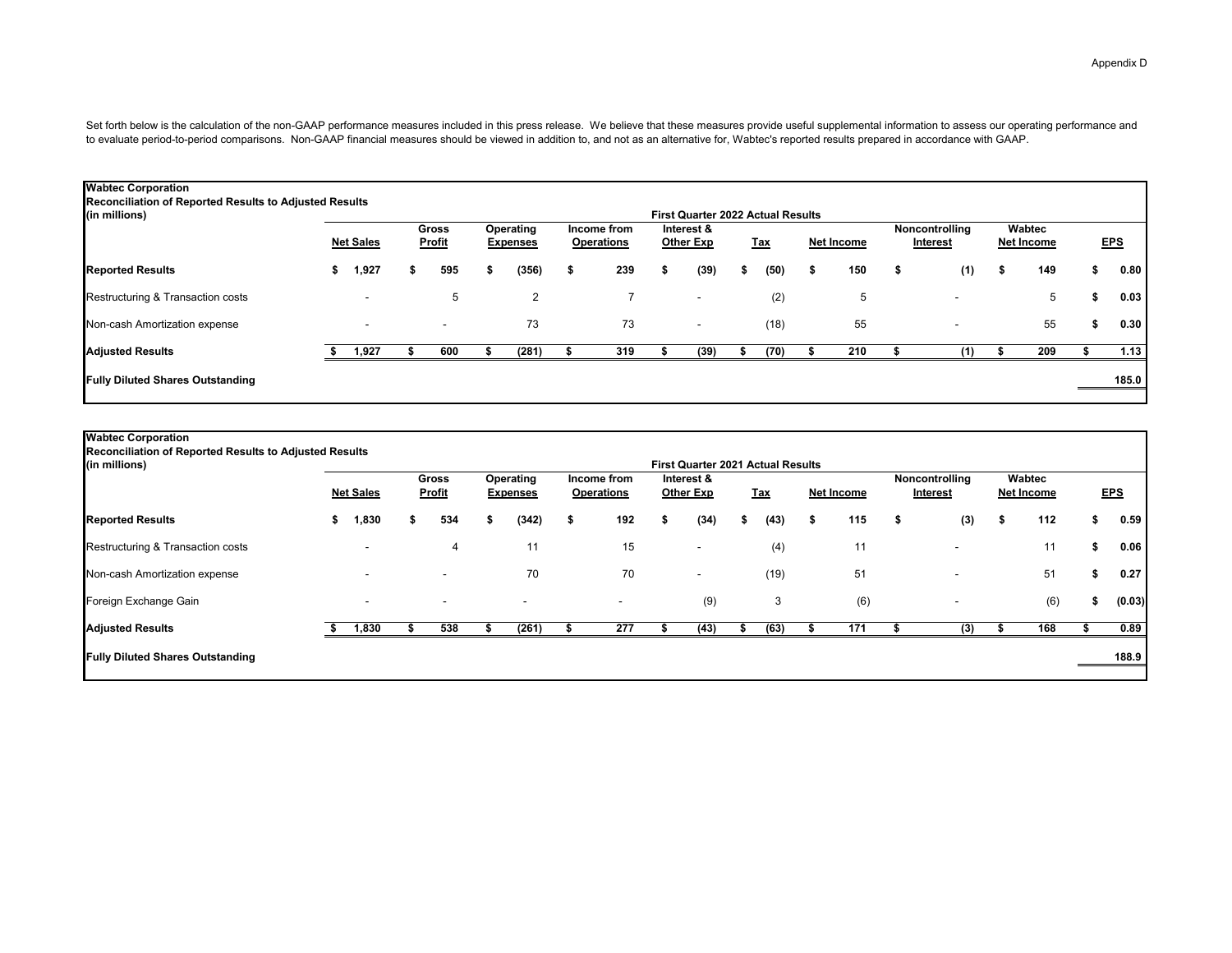Set forth below is the calculation of the non-GAAP performance measures included in this press release. We believe that these measures provide useful supplemental information to assess our operating performance and to evaluate period-to-period comparisons. Non-GAAP financial measures should be viewed in addition to, and not as an alternative for, Wabtec's reported results prepared in accordance with GAAP.

| from Operations                           | $\ddot{\phantom{1}}$<br>(Expense) | <b>Amortization</b>            | EBITDA +                | <b>Transaction Costs</b>                               | Adjusted<br><b>EBITDA</b>        |
|-------------------------------------------|-----------------------------------|--------------------------------|-------------------------|--------------------------------------------------------|----------------------------------|
| \$239                                     | \$4                               | \$121                          | \$364                   | \$7                                                    | \$371                            |
|                                           |                                   |                                |                         |                                                        |                                  |
|                                           |                                   |                                |                         |                                                        |                                  |
|                                           |                                   |                                |                         |                                                        |                                  |
| <b>Reported Income</b><br>from Operations | Other Income<br>(Expense)         | Depreciation &<br>Amortization | EBITDA +                | <b>Restructuring &amp;</b><br><b>Transaction Costs</b> | <b>Adjusted</b><br><b>EBITDA</b> |
| \$192                                     | \$14                              |                                | \$325                   | \$15                                                   | \$340                            |
|                                           | <b>Reported Income</b>            | Other Income                   | Depreciation &<br>\$119 |                                                        | <b>Restructuring &amp;</b>       |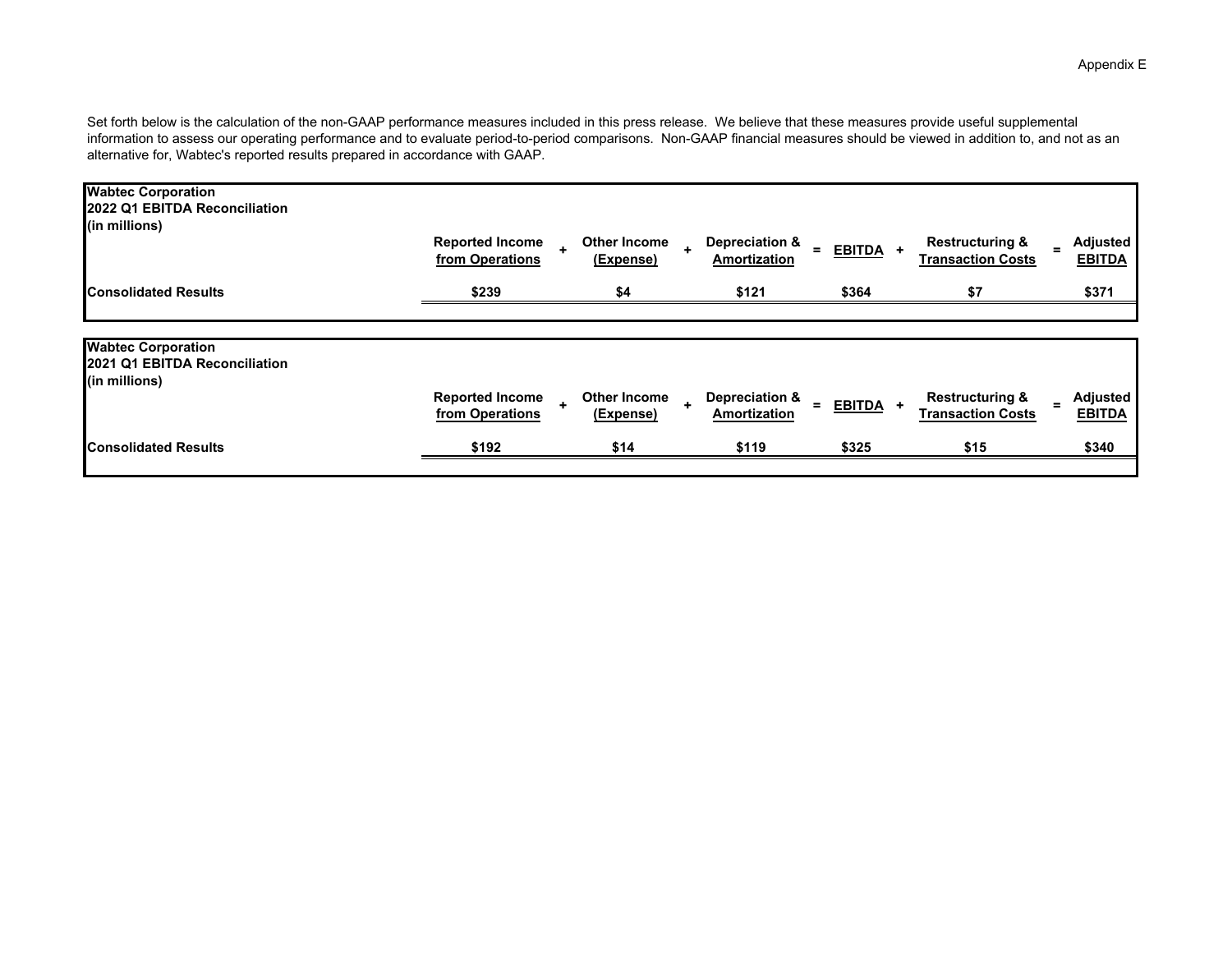#### **WESTINGHOUSE AIR BRAKE TECHNOLOGIES CORPORATION SALES BY PRODUCT LINE (UNAUDITED)**

|                                 |    | Three Months Ended March 31, |    |       |  |  |  |
|---------------------------------|----|------------------------------|----|-------|--|--|--|
| In millions                     |    | 2022                         |    |       |  |  |  |
| <b>Freight Segment</b>          |    |                              |    |       |  |  |  |
| Equipment                       | \$ | 274                          | \$ | 262   |  |  |  |
| Components                      |    | 229                          |    | 203   |  |  |  |
| <b>Digital Electronics</b>      |    | 153                          |    | 156   |  |  |  |
| <b>Services</b>                 |    | 666                          |    | 562   |  |  |  |
| <b>Total Freight Segment</b>    | Φ  | 1,322                        | \$ | 1,183 |  |  |  |
| <b>Transit Segment</b>          |    |                              |    |       |  |  |  |
| Original Equipment Manufacturer | \$ | 292                          | \$ | 287   |  |  |  |
| Aftermarket                     |    | 313                          |    | 360   |  |  |  |
| <b>Total Transit Segment</b>    | \$ | 605                          | \$ | 647   |  |  |  |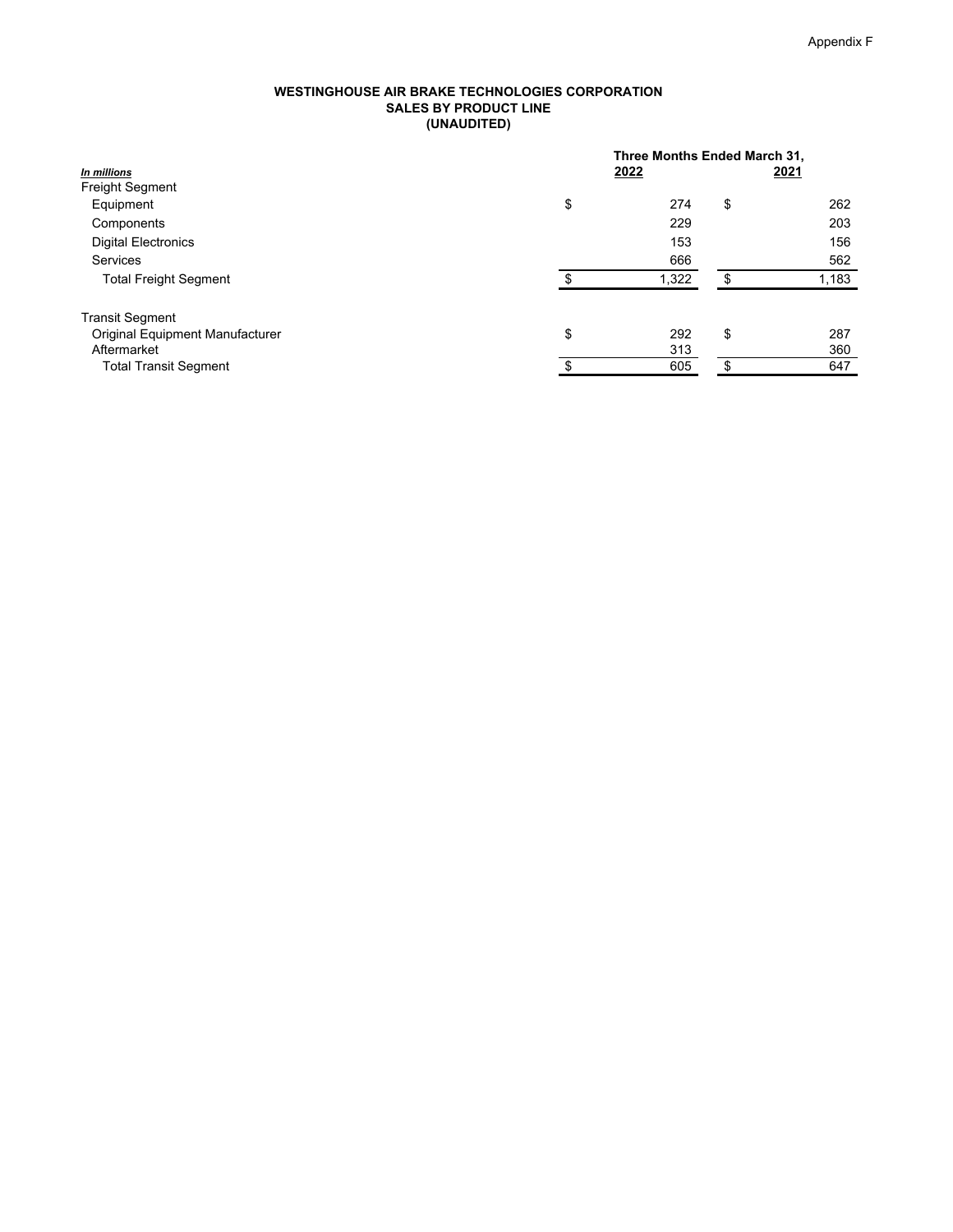#### **WESTINGHOUSE AIR BRAKE TECHNOLOGIES CORPORATION RECONCILIATION OF REPORTED RESULTS TO ADJUSTED RESULTS - BY SEGMENT(UNAUDITED)**

|                                                                                   | Three Months Ended March 31, |                                  |    |                           |      |                                  |  |  |  |
|-----------------------------------------------------------------------------------|------------------------------|----------------------------------|----|---------------------------|------|----------------------------------|--|--|--|
|                                                                                   | 2022                         |                                  |    |                           | 2021 |                                  |  |  |  |
| In millions                                                                       | <b>Gross Profit</b>          | Income from<br><b>Operations</b> |    | <b>Gross Profit</b>       |      | Income from<br><b>Operations</b> |  |  |  |
| <b>Freight Segment Reported Results</b><br><b>Freight Segment Reported Margin</b> | \$<br>424 \$<br>32.1%        | 189<br>14.3%                     | \$ | $356$ \$<br>30.1%         |      | 142<br>12.0%                     |  |  |  |
| Restructuring & Transaction costs<br>Non-cash Amortization expense                | $\overline{2}$               | 2<br>68                          |    |                           |      | 65                               |  |  |  |
| <b>Freight Segment Adjusted Results</b><br>Freight Segment Adjusted Margin        | 426 \$<br>32.2%              | 259<br>19.6%                     | \$ | $357$ \$<br>30.2%         |      | 214<br>18.1%                     |  |  |  |
| <b>Transit Segment Reported Results</b><br><b>Transit Segment Reported Margin</b> | 171S<br>28.2%                | 65<br>10.7%                      | \$ | 178 <sub>5</sub><br>27.5% |      | 70<br>10.8%                      |  |  |  |
| Restructuring & Transaction costs<br>Non-cash Amortization expense                | 3                            | 4<br>5                           |    | 3                         |      | 5                                |  |  |  |
| <b>Transit Segment Adjusted Results</b><br><b>Transit Segment Adjusted Margin</b> | 174S<br>28.7%                | 74<br>12.3%                      | S. | $181$ \$<br>27.9%         |      | 79<br>12.2%                      |  |  |  |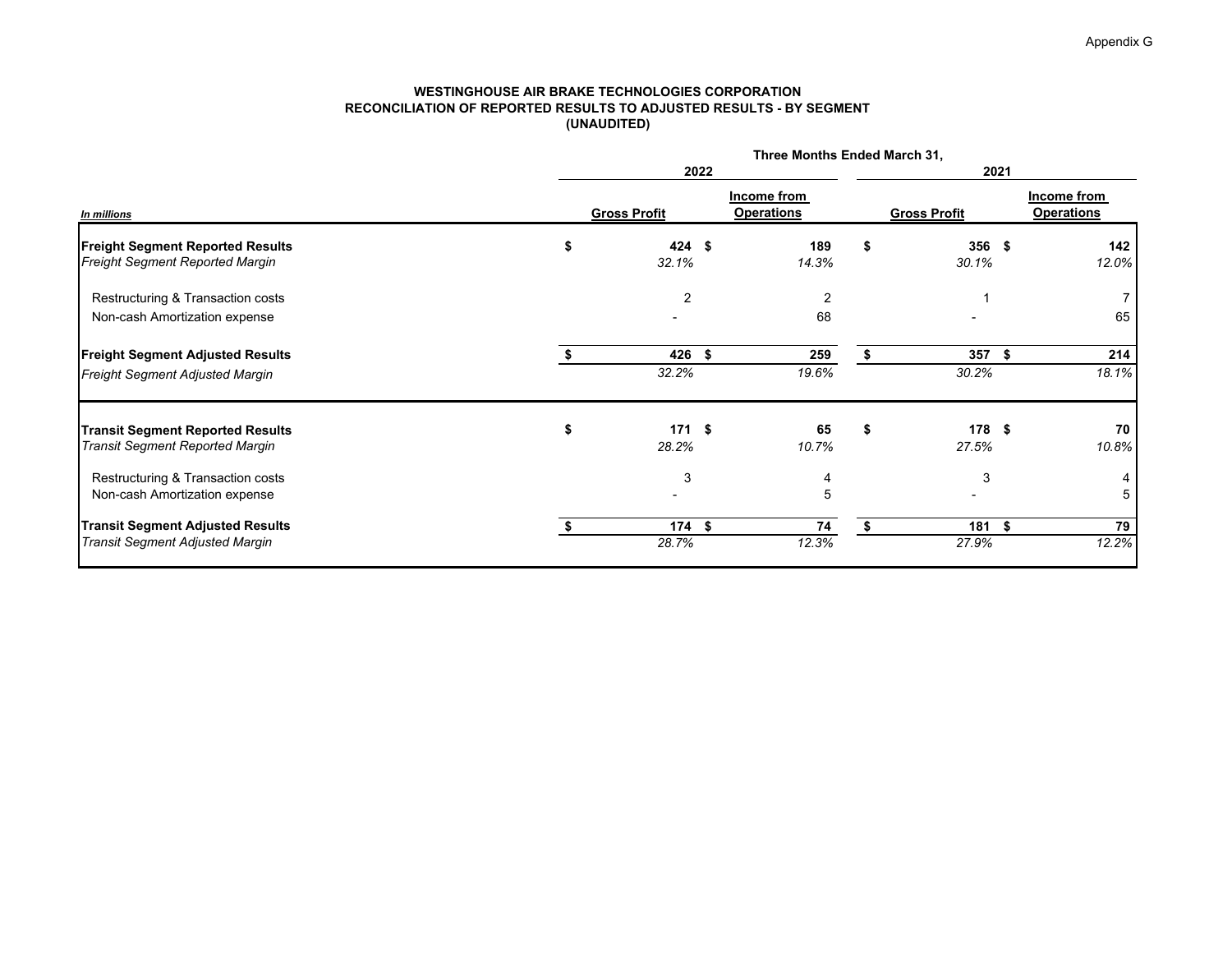#### **WESTINGHOUSE AIR BRAKE TECHNOLOGIES CORPORATION RECONCILIATION OF CHANGES IN NET SALES - BY SEGMENT(UNAUDITED)**

| Three Months Ended March 31, |       |                |         |                     |       |  |
|------------------------------|-------|----------------|---------|---------------------|-------|--|
|                              |       |                |         | <b>Consolidated</b> |       |  |
| \$                           | 1,183 | \$             | 647     | \$                  | 1,830 |  |
|                              | 39    |                |         |                     | 40    |  |
|                              | (4)   |                | (33)    |                     | (37)  |  |
|                              | 104   |                | (10)    |                     | 94    |  |
|                              | 1,322 |                | 605     |                     | 1,927 |  |
|                              | 139   |                | (42)    |                     | 97    |  |
|                              | 11.7% |                | $-6.5%$ |                     | 5.3%  |  |
|                              |       | <b>Freight</b> |         | <b>Transit</b>      |       |  |